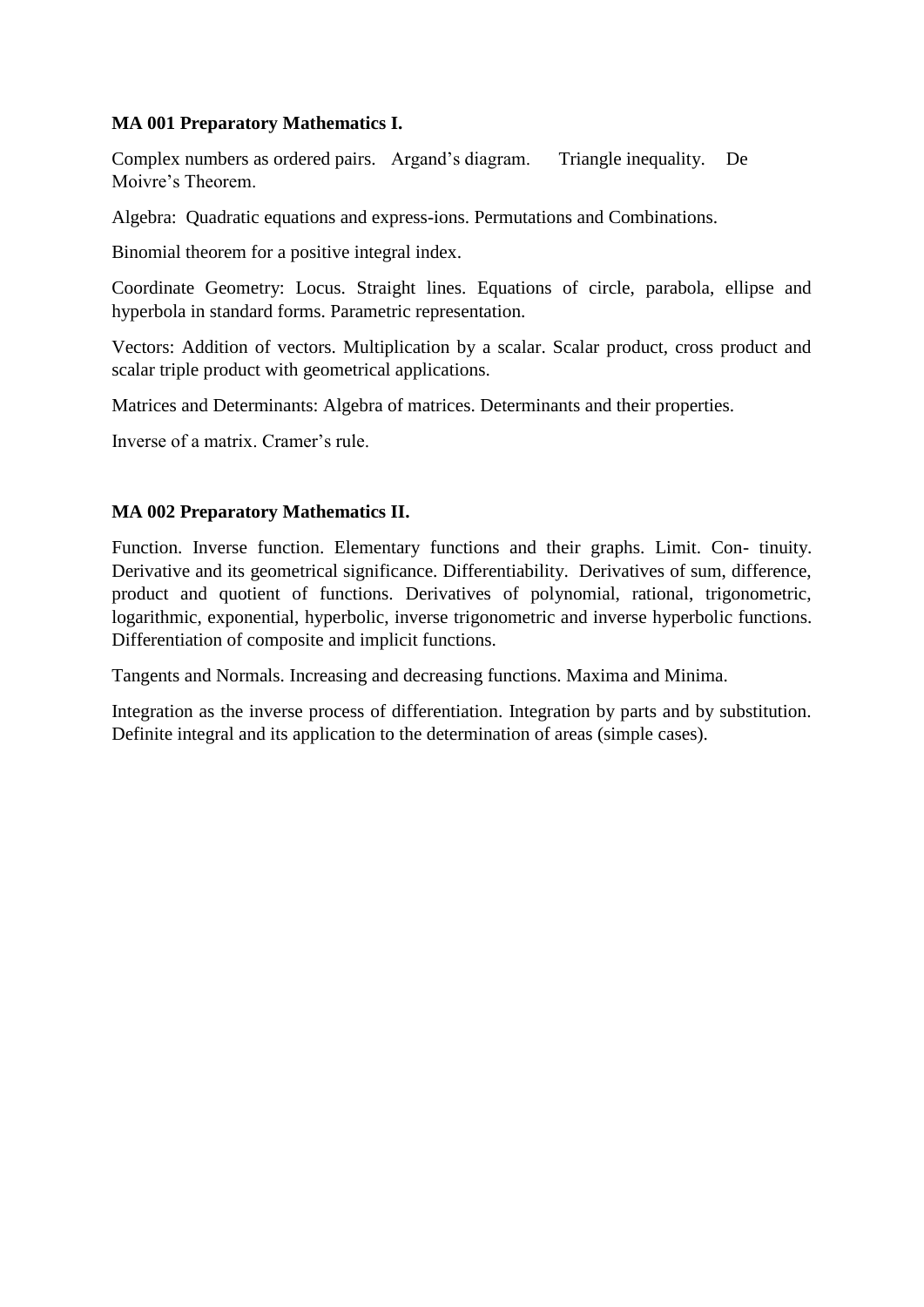## **MA 106 Linear Algebra 3 1 0 4**

• Vectors in Rn, notion of linear independence and dependence, linear span of a set of vectors, vector subspaces of Rn, basis of a vector subspace.

• Systems of linear equations, matrices and Gauss elimination, row space, null space, and column space, rank of a matrix.

• Determinants and rank of a matrix in terms of determinants.

• Abstract vector spaces, linear transformations, matrix of a linear trans- formation, change of basis and similarity, rank-nullity theorem.

• Inner product spaces, Gram-Schmidt process, orthonormal bases, projections and least squares approximation.

• Eigenvalues and eigenvectors, characteristic polynomials, eigenvalues of special matrices ( orthogonal, unitary, hermitian, symmetric, skew- symmetric, normal). algebraic and geometric multiplicity, diagonalization by similarity transformations, spectral theorem for real symmetric matrices, application to quadratic forms.

#### **Texts/References:**

- 1. H. Anton, Elementary linear algebra with applications (8th Edition), John Wiley (1995).
- 2. G. Strang, Linear algebra and its applications (4th Edition), Thom son (2006).
- 3. S. Kumaresan, Linear algebra A Geometric approach, Prentice Hall of India (2000).
- 4. E. Kreyszig, Advanced engineering mathematics (8th Edition), John Wiley (1999).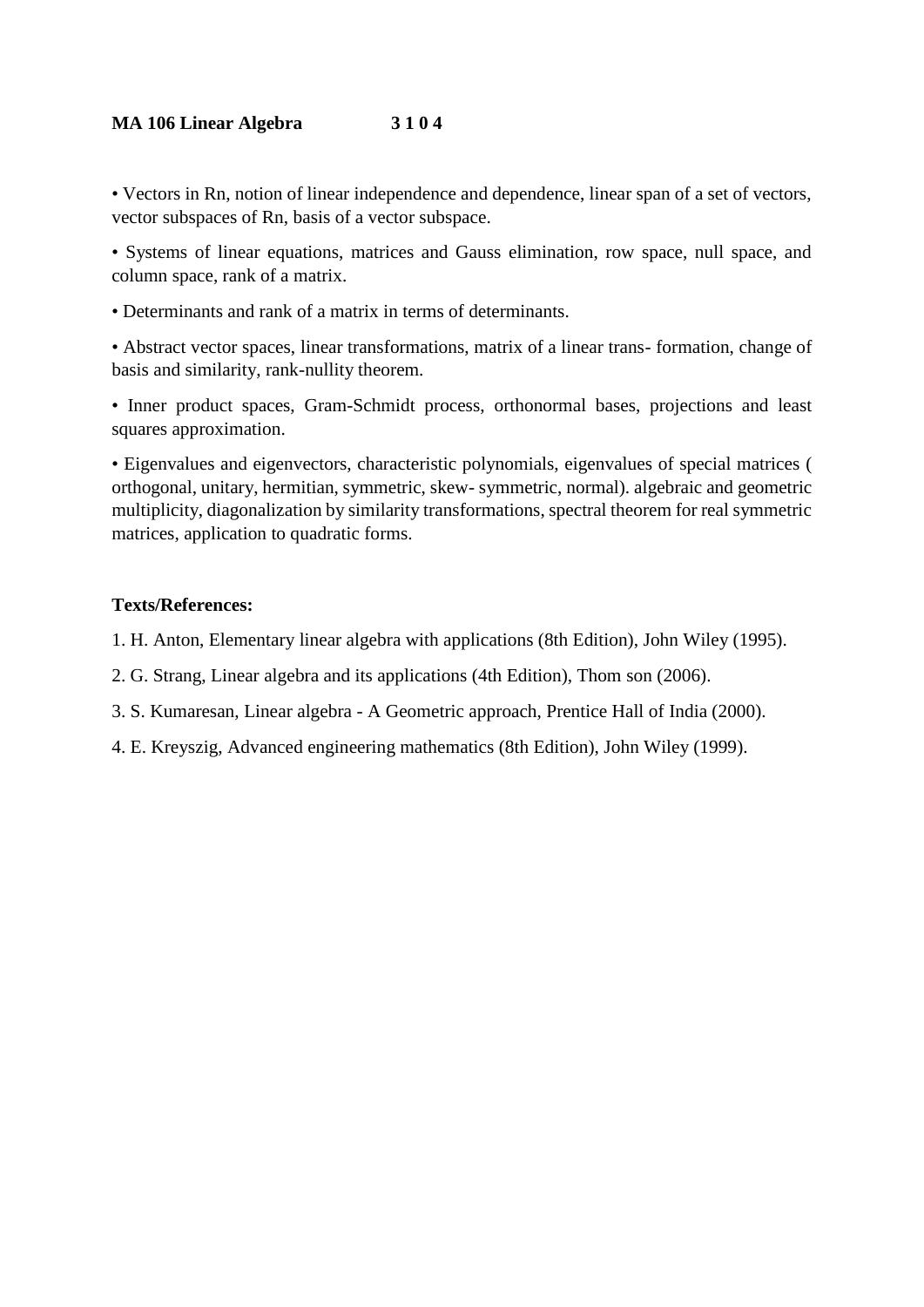## **MA 108 Differential Equations-I 3 1 0 4**

- Exact equations, integrating factors and Bernoulli equations.
- Orthogonal trajectories.
- Lipschitz condition, Picard's theorem, examples on nonuniqueness.
- Linear differential equations generalities.
- Linear dependence and Wronskians.
- Dimensionality of space of solutions, Abel-Liouville formula.
- Linear ODE's with constant coefficients, the characteristic equations.
- Cauchy-Euler equations.
- Method of undetermined coefficients.
- Method of variation of parameters.
- Laplace transform generalities.
- Shifting theorems.
- Convolution theorem.

#### **Texts/References**

1. E. Kreyszig, Advanced engineering mathematics (8th Edition), John Wiley (1999).

2. W. E. Boyce and R. DiPrima, Elementary Differential Equations (8<sup>th</sup> Edition), John Wiley (2005).

3. T. M. Apostol, Calculus, Volume 2 (2nd Edition), Wiley Eastern, 1980.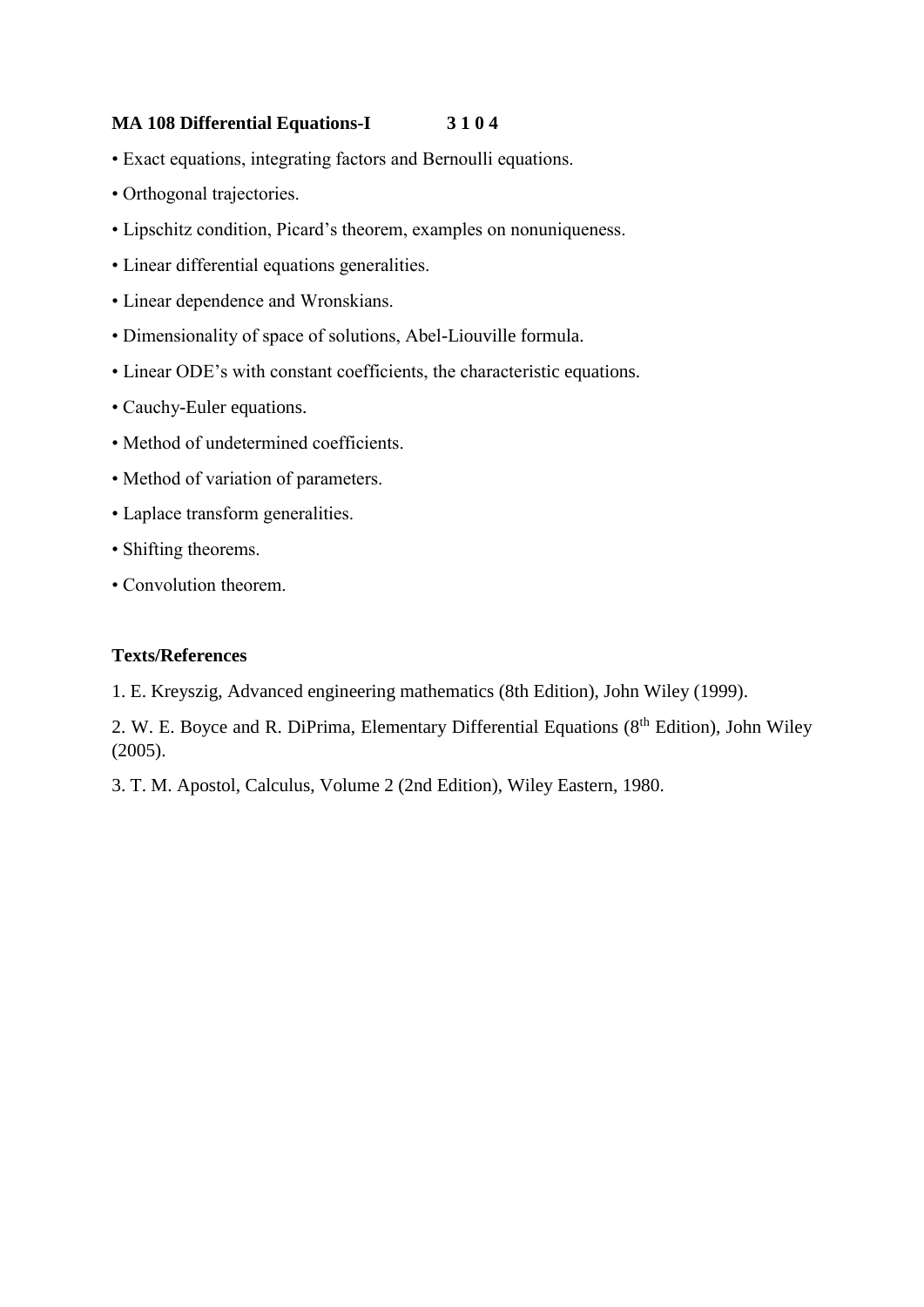# **MA 109 Calculus-I 3 1 0 4**

- Review of limits, continuity, differentiation, Mean value theorem, Taylor's Theorem, Maxima and Minima, Riemann integrals, Fundamental theorem of Calculus, Improper integrals, applications to area, volume.
- Convergence of sequences and series, power series.
- Partial Derivatives, gradient and directional derivatives, chain rule, maxima and minima, Lagrange multipliers.

## **Texts/References**

1. Hughes-Hallett et al., Calculus - Single and Multivariable (3rd Edition), John-Wiley and Sons (2003).

- 2. James Stewart, Calculus (5th Edition), Thomson (2003).
- 3. T. M. Apostol, Calculus, Volumes 1 and 2 (2nd Edition), Wiley Eastern 1980.

4. G. B. Thomas and R. L. Finney, Calculus and Analytic Geometry (9<sup>th</sup> Edition), ISE Reprint, Addison-Wesley, 1998.

## **MA 111 Calculus -II 3 1 0 4**

- Double and Triple integration, Jacobians and change of variables formula.
- Parametrization of curves and surfaces, vector Fields, line and surface integrals.
- Divergence and curl, Theorems of Green, Gauss, and Stokes.

#### **Texts/References**

1. Hughes-Hallett et al., Calculus - Single and Multivariable (3rd Edition), John-Wiley and Sons (2003).

2. James Stewart, Calculus (5th Edition), Thomson (2003).

3. T. M. Apostol, Calculus, Volumes 1 and 2 (2nd Edition), Wiley Eastern 1980.

4. G. B. Thomas and R. L. Finney, Calculus and Analytic Geometry (9<sup>th</sup> Edition), ISE Reprint, Addison-Wesley, 1998.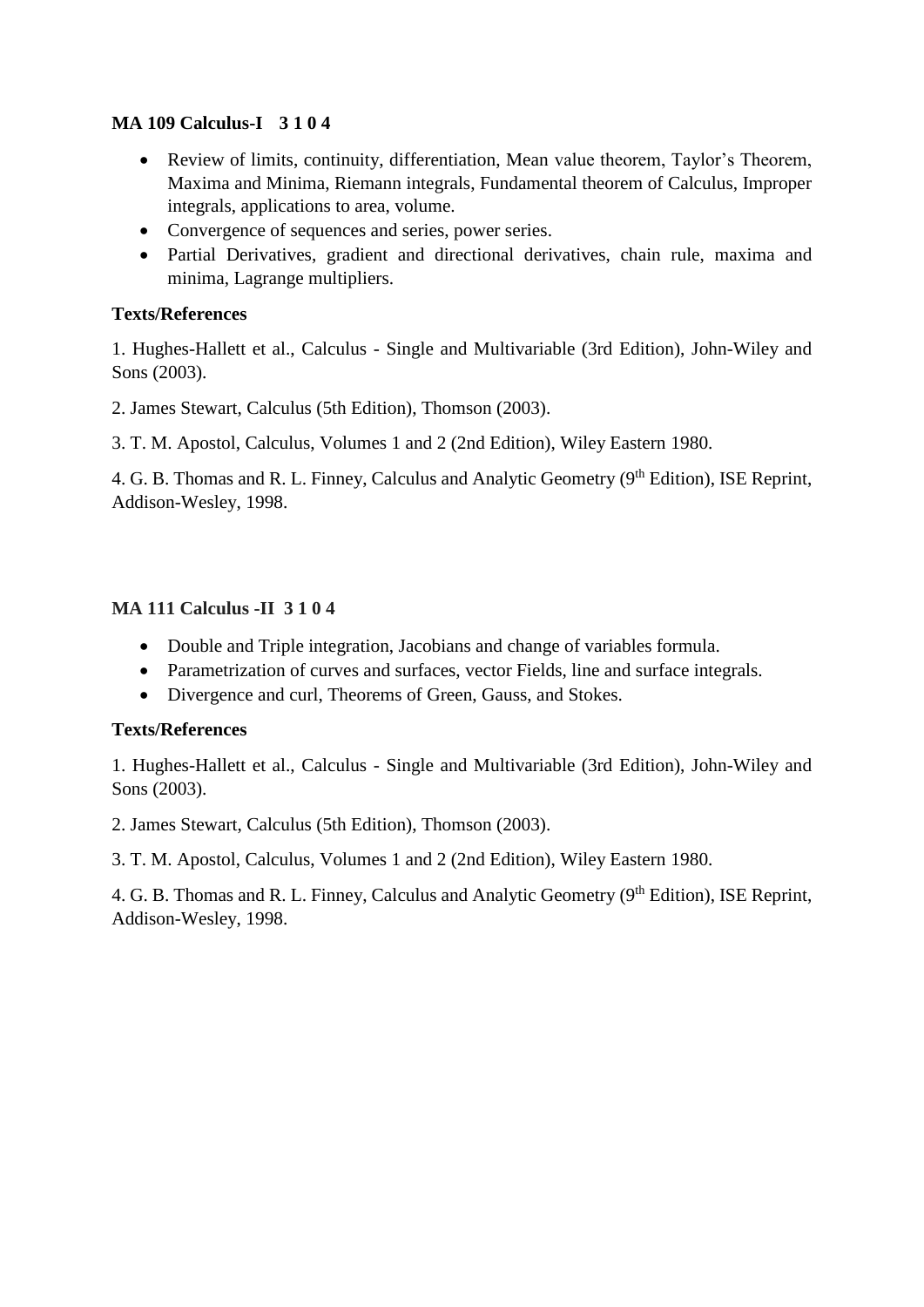## **MA 205 Complex Analysis 3 1 0 4**

- Definition and properties of analytic functions.
- Cauchy-Riemann equations, harmonic functions.
- Power series and their properties.
- Elementary functions.
- Cauchy's theorem and its applications.
- Taylor series ans Laurent expansions.
- Residues and the Cauchy residue formula.
- Evaluation of improper integrals.
- Conformal mappings.
- Inversion of Laplace transforms.

## **Texts/References**

1. R. V. Churchill and J. W. Brown, Complex variables and applications (7th Edition), McGraw-Hill (2003).

2. J. M. Howie, Complex analysis, Springer-Verlag (2004).

3. M. J. Ablowitz and A. S. Fokas, Complex Variables- Introduction and Applications, Cambridge University Press, 1998 (Indian Edition).

4. E. Kreyszig, Advanced engineering mathematics (8th Edition), John Wiley (1999).

# **MA 207 Differential Equations-II 3 1 0 4**

- Review of power series and series solutions of ODE's.
- Legendre's equation and Legendre polynomials.
- Regular and irregular singular points, method of Frobenius.
- Bessel's equation and Bessel's functions.
- Strum-Liouville problems.
- Fourier series.
- D'Alembert solution to the Wave equation.
- Classification of linear second order PDE in two variables.
- Laplace, Wave, and Heat equations using separetion of variables.
- Vibration of a circular membrane.
- Heat equation in the half space.